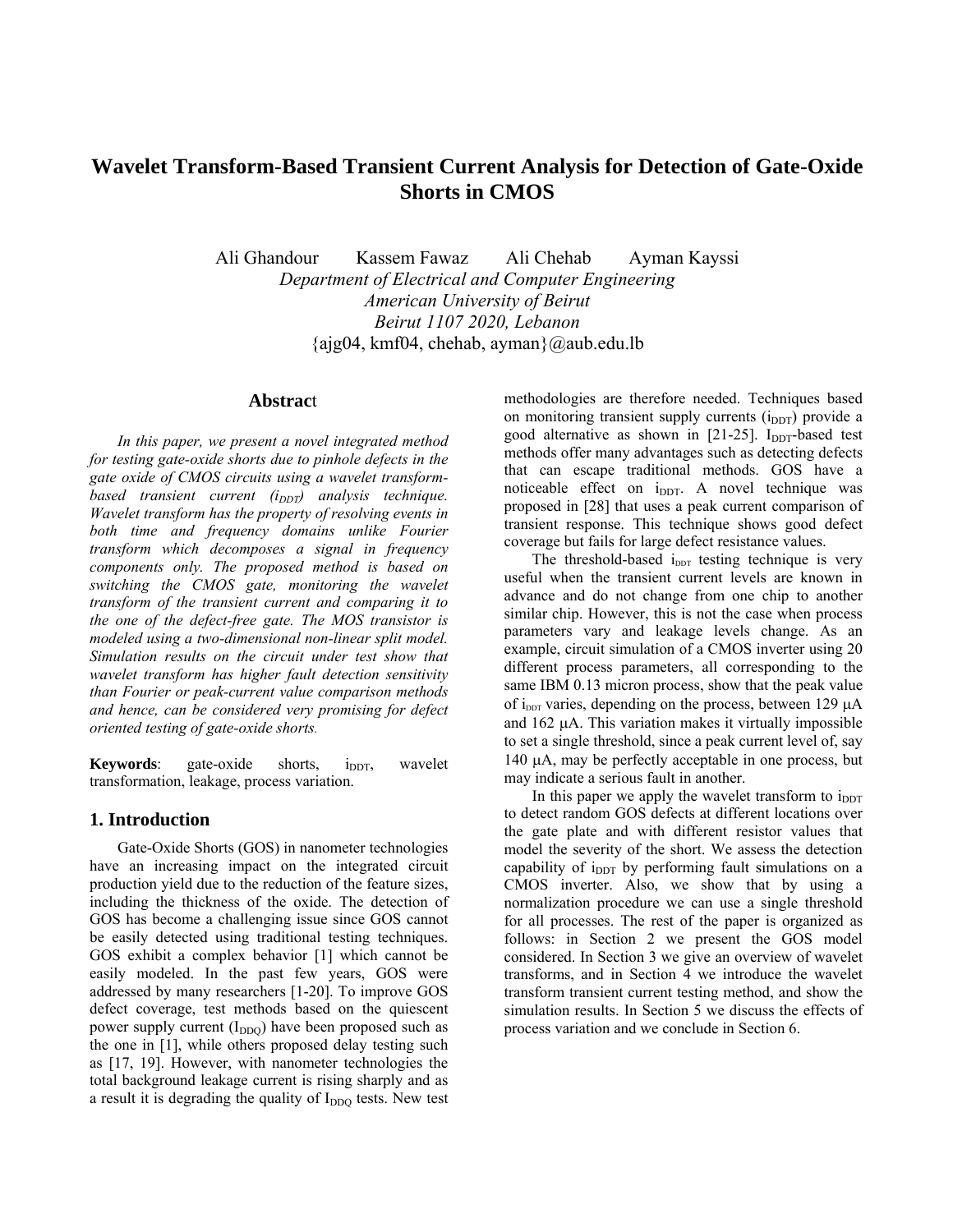### **2. GOS Modeling**

In order to assess the GOS detection capability of  $i_{\text{DDT}}$ , we consider the two-dimensional non-linear split model proposed in [6]. A non-defective MOS transistor is represented by a two-dimensional array of MOS transistors with *m* lines and *n* columns. There are  $n + 1$ transistors in every line and  $m - 1$  transistors in every column, giving rise to a total number of  $m(n+1) + n(m-1)$ 1) transistors and *m×n* nodes as illustrated in Figure 1 [1] where  $m = n = 5$ . It should be noted that higher accuracy is obtained with a larger number of lines and columns. In our case, we have chosen an array of 5*×*5 with 50 transistors in total. If all MOSFETs are minimum length transistors, the resulting transistor is larger than a minimum length transistor, which represents the major limitation for the use of this model since it cannot be used to model minimum length transistors.



Figure 1: Non-linear split model [1]

In this model a GOS defect is represented by a resistor placed between the common gate and a node in the network as illustrated in Figure 2 [17].



Figure 2: GOS modeling in the split model [17]

# **3. An Overview of Wavelet Transform**

The wavelet transform is a mathematical operation that decomposes a signal simultaneously into time and frequency components [29, 30]. Wavelets have advantages over traditional Fourier methods in analyzing physical situations where the signal contains discontinuities and sharp spikes [31]. The Continuous Wavelet Transform (CWT) of a signal *x(t)* with respect to a wavelet is defined as:

$$
X_{w(a,b)} = \frac{1}{\sqrt{a}} \int_{-\infty}^{\infty} x(t) \psi^* \left(\frac{t-b}{a}\right) dt
$$

Where *a* is a positive real number that represents the scale, and *b* is the translational value. Moreover, *ψ(t)* is a continuous function in both the time domain and the frequency domain called the mother wavelet and \* represents the operation of complex conjugate.

# **4. Testing Method and Results**

The criterion that we use to decide whether a circuit under test (CUT) is defective is based on monitoring the wavelet transform of the transient power supply current,  $i<sub>DDT</sub>$ . The wavelet transform of the transient current curve in the CUT is compared to that of the fault-free circuit. The comparison is accomplished through the use of normalized RMS defined in [30] as:

$$
\sqrt{\frac{1}{N}\sum_{i=1}^{N} \frac{F_i - G_i}{G_i}})^2
$$

Where  $F_i$  represents the wavelet coefficients of the faulty circuit, while *Gi* represents those of the good circuit.

If the normalized RMS of the CUT current wavelet transform coefficients exceeds the one of a good circuit by more than an empirically-determined threshold (10% in this case), the circuit is considered defective. The same technique was then performed using DFT (Discrete Fourier Transform) on the CUT and the good circuit, so that to prove the superiority of the wavelet transform method. The results were also compared with another technique suggested in [28] based on comparing the peak value of the transient current of the defected circuit to that of the defect-free circuit.

#### **4.1 Experimental Setup**

All simulations were performed using HSpice and the process parameters used are based on an IBM 0.13 micron process obtained from the MOSIS website [26]. We consider an inverter with the NMOS transistor having the GOS. The NMOS is a 5*×*5 array with 50 transistors in total, all of minimum length. The first step is to match this network of transistors with a single NMOS transistor. This was done by matching the drain current characteristics. Then we inject GOS faults at all possible locations, i.e. between the common gate and all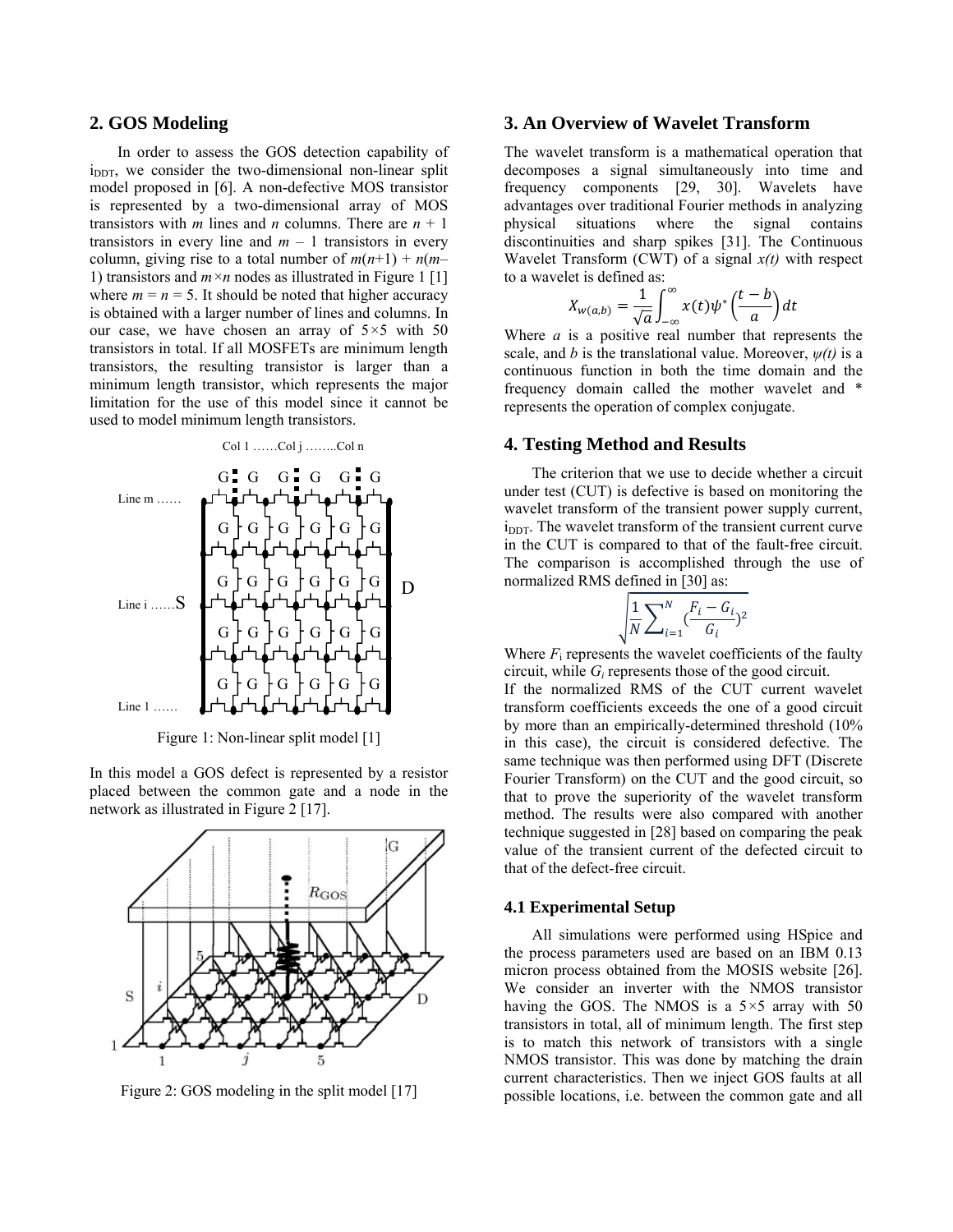internal nodes of the model. The resistor values used are between 1 Ω and 30 KΩ. To simulate a realistic environment, the input to the inverter under test is buffered through two static inverters and the output is connected to four static inverters as a load, as shown in Figure 3. The buffers and fanout inverters are supplied from a different power supply than the CUT in order to isolate the effect of the defective inverter on  $i_{\text{DDT}}$ . The input of the circuit is switched and i<sub>DDT</sub> is monitored. After the binary trace files are generated by HSpice, the next step is to process them, by first extracting the useful drain current data, and then applying a wavelet transform as well as a Fourier transform on the same dataset. Then, the normalized RMS values are calculated as described above. MATLAB HSpice toolbox [32] was utilized to parse HSPICE binary files into MATLAB. Then several MATLAB scripts were developed to parse the files and process the datasets using wavelet and Fourier transforms. The mother wavelet function used is "Meyer" (see Figure 4) reported in literature to be the most sensitive for fault detection, while the worst is the "Mexican Hat" function.



#### **4.2 Results**

We study the influence of the resistor value and the influence of the resistor location on the wavelet transform i<sub>DDT</sub> detection of the GOS fault. For the resistor location, we insert a resistor of 1 KΩ between the common gate and all internal nodes. The nodes are referred to as (*i*, *j*) where *i* and *j* vary between 1 and 5. The results are shown in Table 1 where the first column indicates the node location while the second column indicates the normalized RMS of the difference of the wavelet transform of the transient current  $i_{\text{DDT}}$  between the defective circuit and the fault-free one. It can be seen that the RMS values are all above 23% and hence all such defects can be detected using the wavelet transform technique. The third column shows the normalized RMS of the difference between the Fourier transforms of the transient current, while the fourth column shows the

percentage difference between current peak values as reported in [28]. It can be observed that the waveletbased method has significantly better sensitivity than the DFT method. The average sensitivity for wavelet transform is about 50 times than that of DFT.



Figure 4: The Meyer mother wavelet function

Concerning the influence of the resistor value, we insert a resistor between the common gate and the central node of the model and vary the resistor value from 30 K $\Omega$ down to 1 KΩ in steps of 2 KΩ. Also the values of 750, 500, 250 and 1 Ohm were tested. The results are shown in Table 2. We can notice that using the wavelet technique, all defects including those modeled with high resistance values were successfully detected, but this was not the case when using the peak current technique [28]. We can see that for two resistor values that are relatively large (28 KΩ and 30 KΩ) the percentage differences in the fourth column are below 10% which means that these shorts cannot be detected using the peak-current value comparison technique while they are detected using the wavelet analysis. Note that when we used the "Mexican Hat" mother wavelet instead of "Meyer" the results deteriorated which is consistent with the results presented in [30].

# **5. Effect of Process Variation**

The absolute setting of the threshold margins that were used in the simulations are actually processdependent and may not work for another process run. This in fact is a limitation of threshold-based current testing in general.

To overcome this limitation, and mask the changes in the process parameters, we propose to normalize the total current response of the circuit under test using the normalization procedure presented in [27], which worked well for static CMOS circuits and which is briefly reviewed below.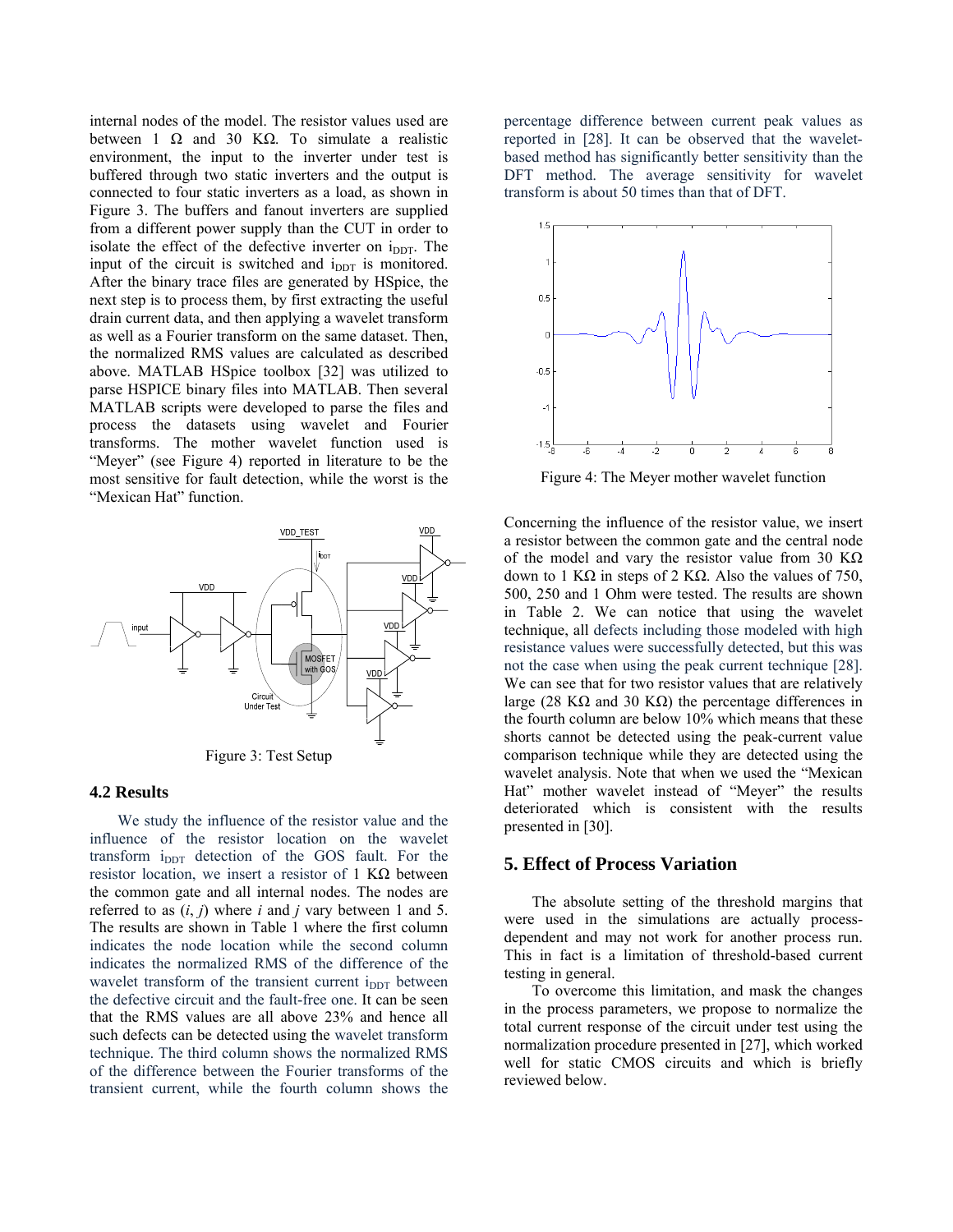| <b>Node</b> | <b>NRMS-</b> | <b>NRMS-</b> | % Diff. peak |
|-------------|--------------|--------------|--------------|
|             | wavelet      | DFT          | current      |
| (1,1)       | 31           | 0.49         | 30.77        |
| (1,2)       | 23           | 0.52         | 27.88        |
| (1,3)       | 23           | 0.6          | 25.96        |
| (1,4)       | 23           | 0.61         | 24.04        |
| (1, 5)      | 23           | 0.59         | 24.04        |
| (2,1)       | 48           | 0.52         | 36.54        |
| (2,2)       | 27           | 0.54         | 34.62        |
| (2,3)       | 25           | 0.59         | 30.77        |
| (2, 4)      | 25           | 0.6          | 28.85        |
| (2, 5)      | 24           | 0.6          | 27.88        |
| (3,1)       | 53           | 0.54         | 37.50        |
| (3,2)       | 28           | 0.52         | 36.54        |
| (3,3)       | 26           | 0.56         | 32.69        |
| (3, 4)      | 58           | 0.58         | 29.81        |
| (3, 5)      | 25           | 0.61         | 27.88        |
| (4, 1)      | 49           | 0.52         | 37.50        |
| (4,2)       | 27           | 0.54         | 35.58        |
| (4,3)       | 25           | 0.59         | 31.73        |
| (4, 4)      | 25           | 0.6          | 28.85        |
| (4, 5)      | 24           | 0.6          | 27.88        |
| (5,1)       | 28           | 0.49         | 33.65        |
| (5,2)       | 23           | 0.52         | 29.81        |
| (5,3)       | 23           | 0.6          | 26.92        |
| (5, 4)      | 29           | 0.61         | 25.96        |
| (5, 5)      | 23           | 0.59         | 25.00        |

Table 1: Influence of resistor location

We normalize the total current response of the CUT using the current values from a simple good circuit (which we will refer to as *SGT*) embedded in the chip under test, and the current values of the same SGT embedded in a golden chip, known to be defect free. The SGT can be as simple as a single inverter, which is embedded in all chips that will be tested. We make no assumptions about the process of the golden chip; all we require is the knowledge that the golden chip is defectfree. To normalize the response of a CUT, we use the following equations:

$$
S_N = \left[\frac{S_{CUT}}{S_{SGT}}\right]_{\text{in process of CUT}} \times S_{REF}
$$

where  $S_N$  is the normalized spike,  $S_{CUT}$  is the spike value in CUT,  $S_{SGT}$  is the spike value of the SGT circuit in the CUT, and  $S_{REF}$  is the spike value of the SGT circuit embedded in the golden chip.

Table 2: Influence of resistor value

| $R(\Omega)$ | <b>NRMS-wavelet</b> | <b>NRMS-</b><br>DFT | % Diff. peak    |
|-------------|---------------------|---------------------|-----------------|
| 30k         | 13                  | 0.37                | current<br>8.65 |
| 28k         | 14                  | 0.38                | 9.62            |
| 26k         | 14                  | 0.41                | 10.58           |
| 24k         | 15                  | 0.44                | 11.54           |
| 22k         | 16                  | 0.41                | 12.50           |
| 20k         | 17                  | 0.43                | 12.50           |
| 18k         | 18                  | 0.5                 | 13.46           |
| 16k         | 19                  | 0.5                 | 15.38           |
| 14k         | 20                  | 0.58                | 16.35           |
| 12k         | 20                  | 0.63                | 19.23           |
| 10k         | 24                  | 0.7                 | 21.15           |
| 8k          | 23                  | 0.63                | 25.00           |
| 6k          | 24                  | 0.54                | 28.85           |
| 4k          | 25                  | 0.53                | 30.77           |
| 2k          | 26                  | 0.55                | 31.73           |
| 1k          | 26                  | 0.56                | 32.69           |
| 750         | 26                  |                     |                 |
|             |                     | 0.56                | 32.69           |
| 500         | 28                  | 0.56                | 32.69           |
| 250         | 25                  | 0.56                | 32.69           |
| 1           | 25                  | 0.56                | 33.65           |

In order to model leakage, we add another inverter powered from the VDD supply, and we set its input to a value slightly lower than the threshold voltage. This small input voltage will cause a steady-state subthreshold current to flow between the VDD supply and GND. In a similar manner to the above, we normalize the leakage value using:

$$
L_N = \left[\frac{L_{CUT}}{L_{SGT}}\right]_{\text{in process of CUT}} \times L_{REF}
$$

where  $L_N$  is the normalized leakage,  $L_{CUT}$  is the leakage value in CUT,  $L_{SGT}$  is the leakage value of the SGT circuit in the CUT, and  $L_{REF}$  is the leakage value of the SGT embedded in the golden chip.

We note here that the values of *SREF*, *LREF*, *SSGT*, and *LSGT* are independent of the input vectors that are applied for testing purposes. They are determined once, at the start of the chip testing procedure.

For a certain test vector pair, the threshold for  $i_{\text{DDT}}$ testing is set at  $I_{TH} = L_{GLD} + 1.1 \times S_{GLD}$ , where  $L_{GLD}$  is the leakage value, and *SGLD* is the spike value, both in the golden chip. This value of  $I_{TH}$  is vector-dependent, and is now compared to  $S_N + L_N$ , calculated from the vectordependent *S<sub>CUT</sub>* and *L<sub>CUT</sub>*. Values of  $S_N + L_N$  higher than *I*<sub>*IH*</sub> indicate the presence of a fault.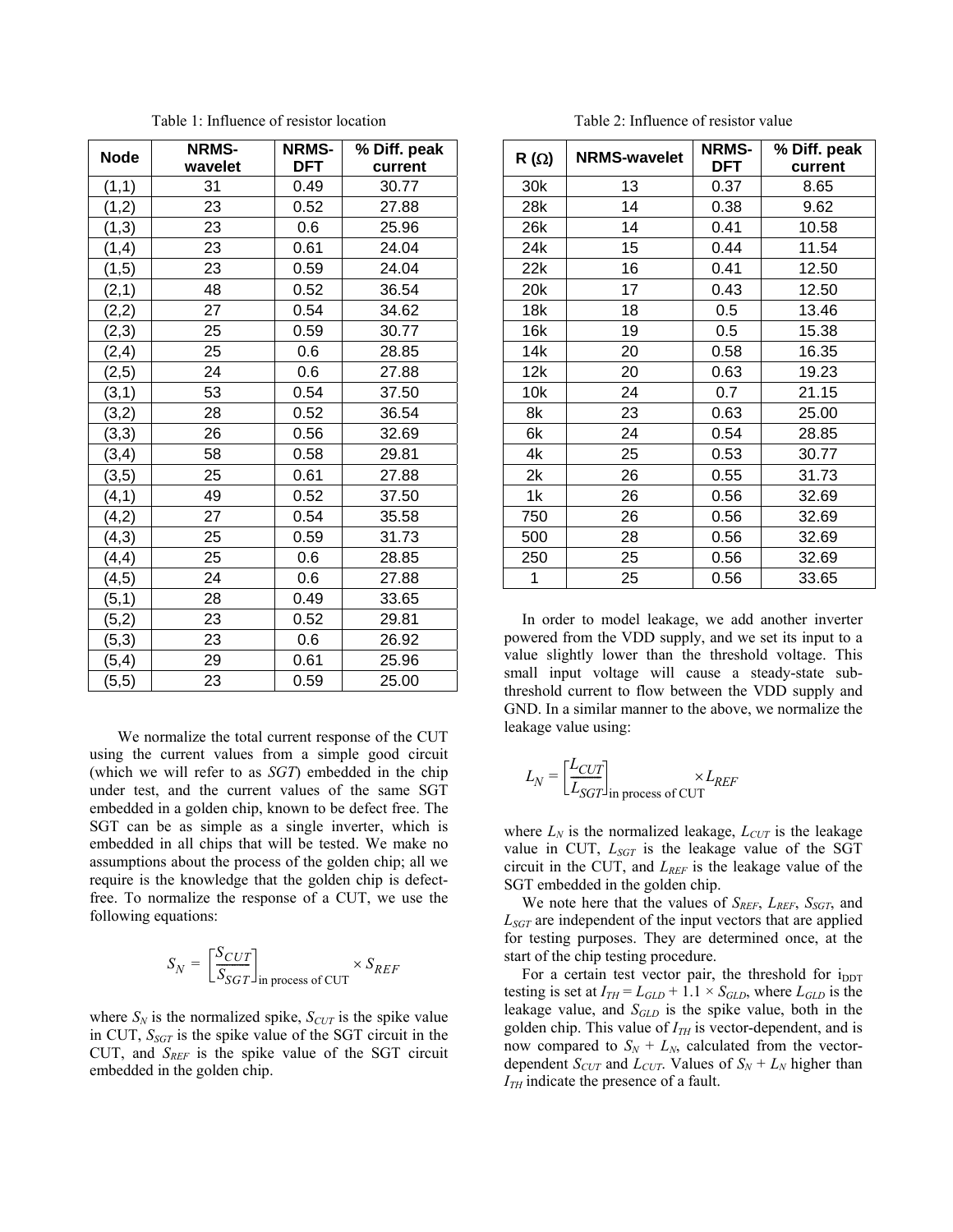By applying this procedure, *all* defects that were previously detected using different process-dependent margins, are now detected using a single "standard" threshold value. Table 3 shows the normalized NRMS for the wavelet transform when the process is varied.

|  | Table 3: Influence of process variation |  |
|--|-----------------------------------------|--|
|  |                                         |  |

| <b>Process</b> | <b>NRMS-wavelet</b> |  |
|----------------|---------------------|--|
| T49S           | 27                  |  |
| T4BJ           | 32                  |  |
| T51D           | 25                  |  |
| <b>T51P</b>    | 26                  |  |
| T51PL          | 29                  |  |
| T51R           | 28                  |  |
| T55R           | 26                  |  |
| T57J           | 26                  |  |
| T58A           | 28                  |  |
| T59M           | 30                  |  |
| 5BC            | 31                  |  |
| T5BCD          | 32                  |  |
| T65U           | 23                  |  |
| T68A           | 26                  |  |
| T68AL          | 22                  |  |
| T68V           | 23                  |  |
| T6AS           | 31                  |  |
| T6ASD          | 29                  |  |
| T72W           | 25                  |  |
| T72WD          | 27                  |  |

It is worth mentioning at this point that similar to other i<sub>DDT</sub>-based techniques, the performance of the proposed method deteriorates as the size of the CUT increases. This problem has been addressed previously, and one possible solution is the partitioning of the circuit into clusters of manageable size.

### **6. Conclusion**

In this paper we proposed a new testing method for gate-oxide shorts based on the wavelet transform of the transient power supply current,  $i_{\text{DDT}}$ . We assessed the effectiveness of this method with a realistic inverter circuit using an array model for the defective MOSFET. The results show a very high rate of detection for GOS faults that cannot be otherwise detected using traditional testing techniques and Fourier transforms, regardless of the short value or the short location. We also showed that by using a simple normalization procedure, the method becomes immune to leakage and process variation, and a single threshold margin can be used for all processes.

### **References**

- [1] M. Renovell, J.M Galliere, F. Azais, and Y. Bertrand, "Boolean and current detection of MOS transistor with Gate Oxide Short," IEEE International Test Conference, pp. 1039-1048, 2001
- [2] C. F. Hawkins and J. M. Soden, "Electrical Characteristics" and Testing Considerations for Gate Oxide Shorts in CMOS ICs," Int. Test Conference, pp. 544-555 1985
- [3] C J. M. Soden and F. Hawkins, "Test considerations for Gate Oxide Shorts in CMOS ICs," IEEE Design and Test of computers, pp 56-64 1986
- [4] C. F. Hawluns and J. M. Soden, "Reliability and Electrical Properties of Gate Oxide Shorts in CMOS ICs," Int. Test Conference, pp. 443-451 1986
- [5] M. Syrzycki, "Modeling of Spot Defects in MOS Transistors," Int. Test Conference, pp 148-157 1987
- [6] M. Syrzycki, "Modeling of Gate Oxide Shorts in MOS Transistors," Transactions On Computer-Aided Design vol. 8, pp. 193-202, March 1989
- [7] S. I. Syed and D.M. Wu, "Defect Analysis, Test Generation and Fault Simulation for Gate Oxide Shorts in CMOS ICs," International Symposium on Circuits and Systems, pp. 2705- 2707, 1990
- [8] J. Segura, A. Rubio and J. Figueras, "Analysis and Modeling of MOS Devices with Gate Oxide Short Failures," International Symposium on Circuits and Systems, pp. 2164-2167, 1991
- [9] V. H. Champac, R. Rodriguez-Montanes, J. A. Segura, J. Figueras and J. A. Rubio, "Fault Modeling of Gate Oxide Short, Floating Gate and Bridging Failures in CMOS Circuits," Europ. Test Conf., pp. 143-148, 1991
- [10] R. Rodriguez-Montanes, J. A. Segura, V. H. Champac, J. Figueras and J. A. Rubio, "Current vs. Logic Testing of Gate Oxide Short, Floating Gate and Bridging Failures," Int. Test Conference, pp. 510-519, 1991
- [11] J. Segura, J. Figueras and A. Rubio, "Approach to the Analysis of Gate Oxide Shorts in CMOS Digital Circuits," Microeletron. Reliab.,Vol. 32, No 11, pp. 1509-1514, 1992
- [l2] J. A. Segura, V. H. Champac, R. Rodriguez- Montanes, J. Figueras and J. A. Rubio, "Quiescent Current Analysis and Experimentation of Defective CMOS Circuits," JETTA N03, pp.5 1-62, December 1992
- [13] J. Segura, C. De Benito, A. Rubio and C. F. Hawkins, "A Detailed Analysis of GOS Defects in MOS Transistors: Testing Implications at Circuit Level," Int. Test Conference, pp. 544-55 1, 1995
- [14] J. Segura, C. De Benito, A. Rubio and C. F. Hawkins, "A Detailed Analysis and Electrical Modeling of Gate Oxide Shorts in MOS Transistors," JETTA N08, pp. 229-239, 1996